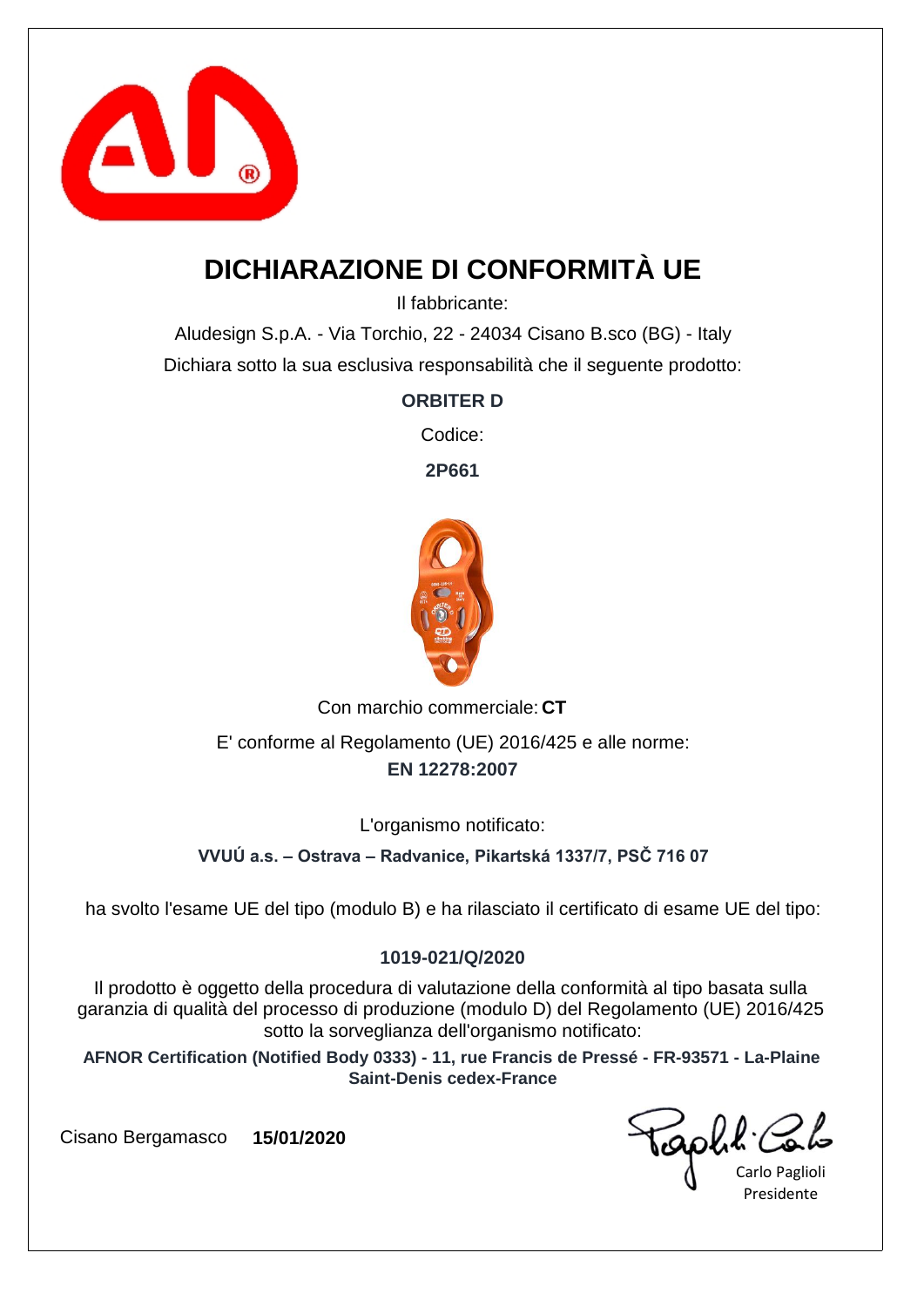

## **DÉCLARATION UE DE CONFORMITÉ**

Le fabricant :

Aludesign S.p.A. - Via Torchio, 22 - 24034 Cisano B.sco (BG) - Italy Déclare sous sa seule responsabilité que le produit suivant:

**ORBITER D**

Référence :

**2P661**



Avec le marque commerciale : CT

**EN 12278:2007** Est conforme aux Règlement (UE) 2016/425 et aux normes :

L'organisme notifié :

**VVUÚ a.s. – Ostrava – Radvanice, Pikartská 1337/7, PSČ 716 07**

a effectué l'examen UE de type (module B) et a délivré l'attestation d'examen UE de type :

### **1019-021/Q/2020**

Le produit est soumis à la procédure d'évaluation de la conformité au type basée sur l'assurance de la qualité du processus de production (module D) du Règlement (UE) 2016/425 sous la supervision de l'organisme notifié :

**AFNOR Certification (Notified Body 0333) - 11, rue Francis de Pressé - FR-93571 - La-Plaine Saint-Denis cedex-France**

capha.

Carlo Paglioli Président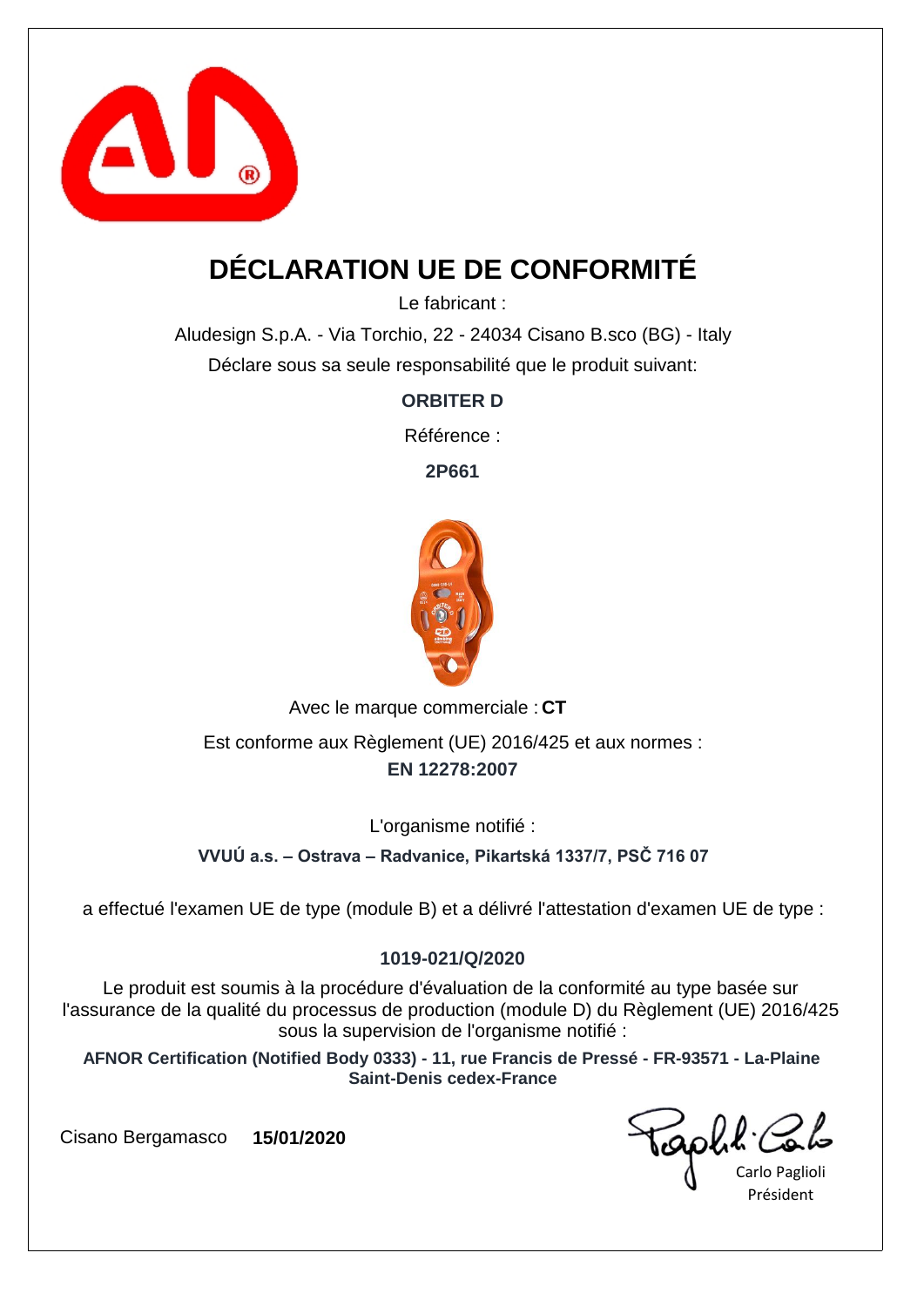

## **EU DECLARATION OF CONFORMITY**

The manufacturer:

Aludesign S.p.A. - Via Torchio, 22 - 24034 Cisano B.sco (BG) - Italy Declares under its sole responsibility that the following product:

**ORBITER D**

Code:

**2P661**



With the trade mark: CT

**EN 12278:2007** Complies with the Regulation (EU) 2016/425 and with the standards:

The notified body:

**VVUÚ a.s. – Ostrava – Radvanice, Pikartská 1337/7, PSČ 716 07**

carried out the EU type examination (module B) and issued the EU type examination certificate:

#### **1019-021/Q/2020**

The product is subject to the conformity assessment procedure based on the quality assurance of the production process (module D) of Regulation (EU) 2016/425 under the supervision of the notified body:

**AFNOR Certification (Notified Body 0333) - 11, rue Francis de Pressé - FR-93571 - La-Plaine Saint-Denis cedex-France**

Taphh Co

Carlo Paglioli President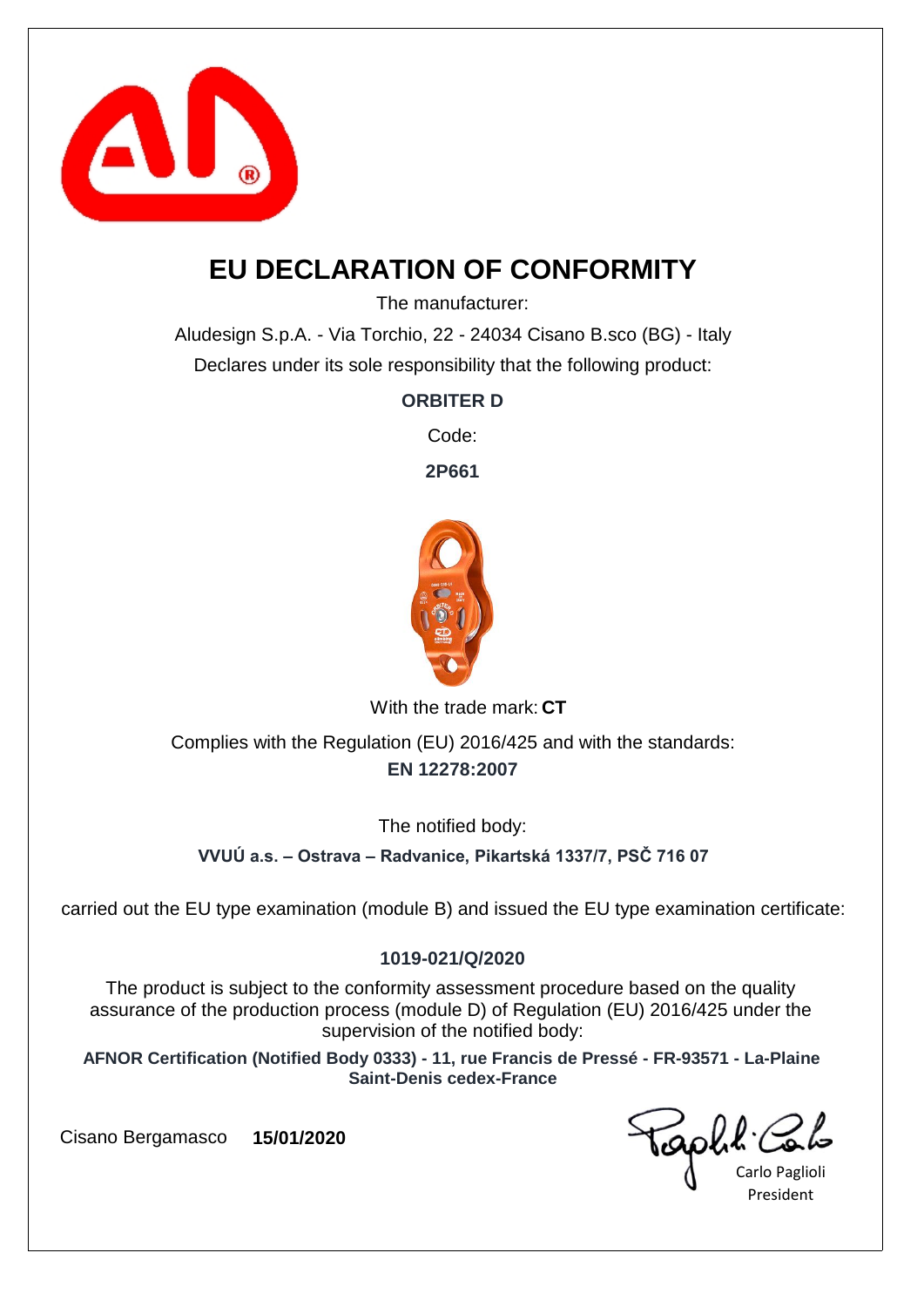

# **EU-KONFORMITÄTSERKLÄRUNG**

Der Hersteller:

Aludesign S.p.A. - Via Torchio, 22 - 24034 Cisano B.sco (BG) - Italy Erklärt in alleiniger Verantwortung, dass folgendes Produkt:

**ORBITER D**

Referenz:

**2P661**



Mit der Handelsmarke: CT

**EN 12278:2007** entspricht der Verordnung (EU) 2016/425 und den Standards:

Die benannte Stelle:

**VVUÚ a.s. – Ostrava – Radvanice, Pikartská 1337/7, PSČ 716 07**

hat die EU-Baumusterprüfung (Modul B) durchgeführt und hat die EU-Baumusterprüfbescheinigung ausgestellt:

### **1019-021/Q/2020**

Das Produkt wird dem Bewertungsverfahren hinsichtlich der Konformität mit dem Baumuster auf der Grundlage einer Qualitätssicherung bezogen auf den Produktionsprozess der Verordnung (UE) 2016/425 (Modul D) unter der Aufsicht der benannten Stelle:

**AFNOR Certification (Notified Body 0333) - 11, rue Francis de Pressé - FR-93571 - La-Plaine Saint-Denis cedex-France**

Carlo Paglioli Präsident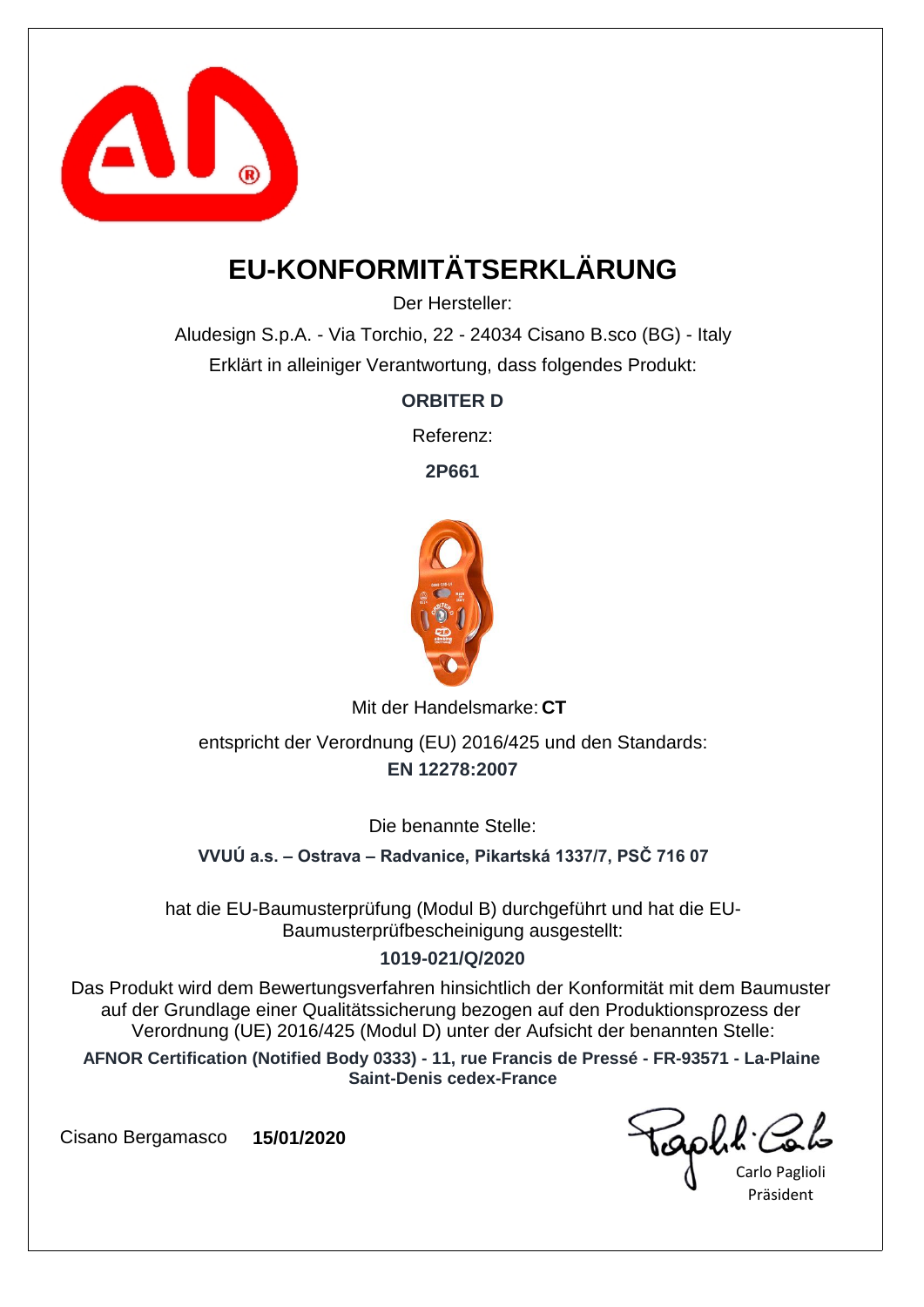

## **DECLARACIÓN DE CONFORMIDAD UE**

El fabricante:

Aludesign S.p.A. - Via Torchio, 22 - 24034 Cisano B.sco (BG) - Italy Declara bajo su exclusiva responsabilidad que el siguiente producto

**ORBITER D**

Código:

**2P661**



Con marca comercial: CT

**EN 12278:2007** Cumple con el Reglamento (UE) 2016/425 y las normas:

El organismo notificado:

**VVUÚ a.s. – Ostrava – Radvanice, Pikartská 1337/7, PSČ 716 07**

Realizó el examen de tipo UE (módulo B) y emitió el certificado de examen de tipo UE:

### **1019-021/Q/2020**

El producto está sujeto al procedimiento de evaluación de conformidad basado en la garantía de calidad del proceso de producción (módulo D) del Reglamento (UE) 2016/425 bajo la supervisión del organismo notificado:

**AFNOR Certification (Notified Body 0333) - 11, rue Francis de Pressé - FR-93571 - La-Plaine Saint-Denis cedex-France**

Golk'

Carlo Paglioli Presidente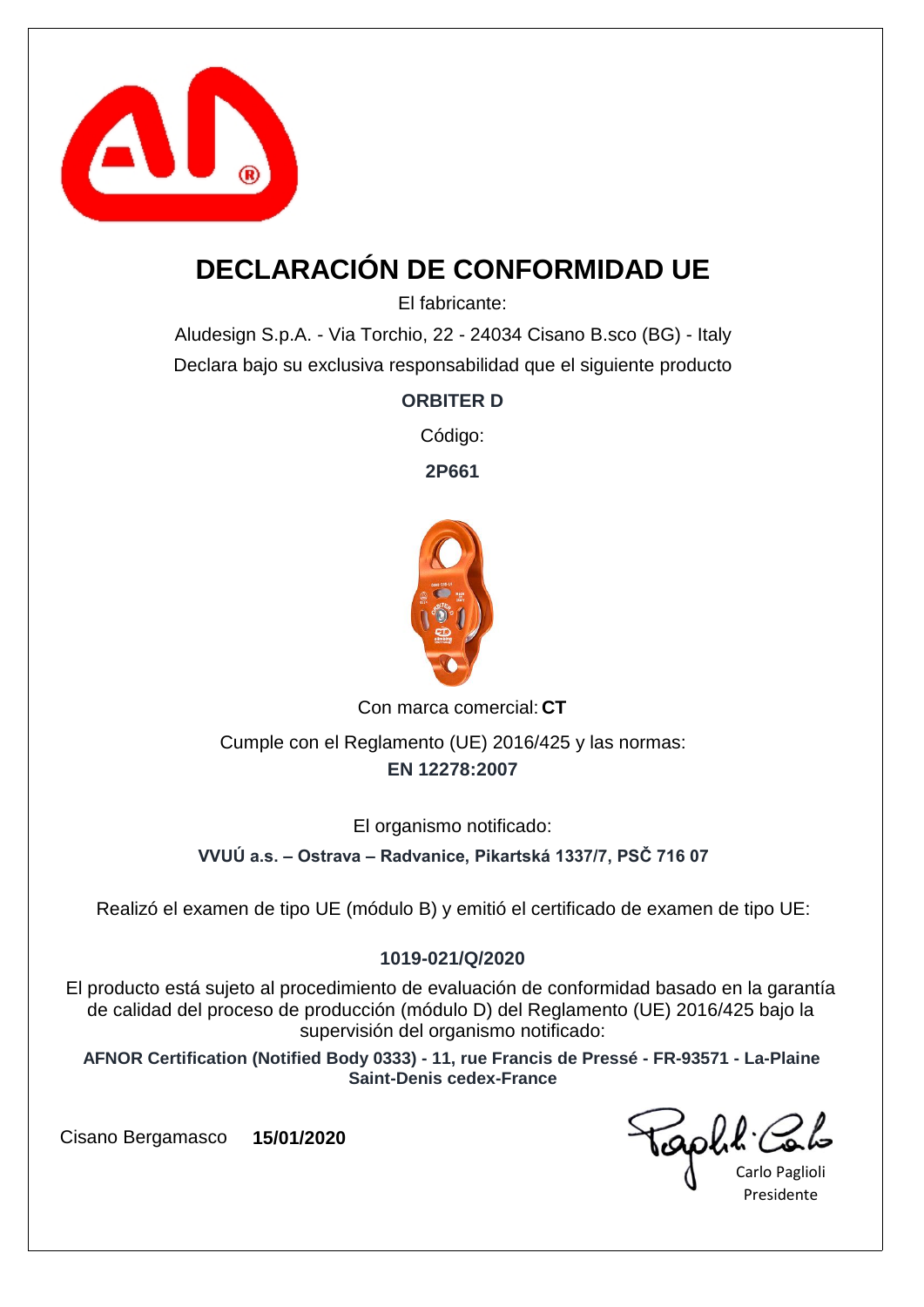

## **ЕС ДЕКЛАРАЦИЯ ЗА СЪОТВЕТСТВИЕ**

Производителят:

AludesignS.p.A.-ViaTorchio,22-24034CisanoB.sco(BG)–Italy декларира на своя изключителна отговорност, че следният продукт:

### **ORBITER D**

Код:

**2P661**



**CT** с търговска марка:

**EN 12278:2007** съответства на изискванията на Регламент (ЕС) 2016/425 и на следните стандарти:

Нотифицираният орган:

**VVUÚ a.s. – Ostrava – Radvanice, Pikartská 1337/7, PSČ 716 07**

е провел ЕС изследване на типа (модулB)и е издал сертификат за ЕС изследване на типа:

### **1019-021/Q/2020**

Продуктът е предмет на процедура за оценка на съответствие на типа, базирана на гаранцията за качество на производствения процес (модулD) на Регламент (ЕС) 2016/425 под надзора на следния нотифициран орган:

**AFNOR Certification (Notified Body 0333) - 11, rue Francis de Pressé - FR-93571 - La-Plaine Saint-Denis cedex-France**

sophe.

Carlo Paglioli Председател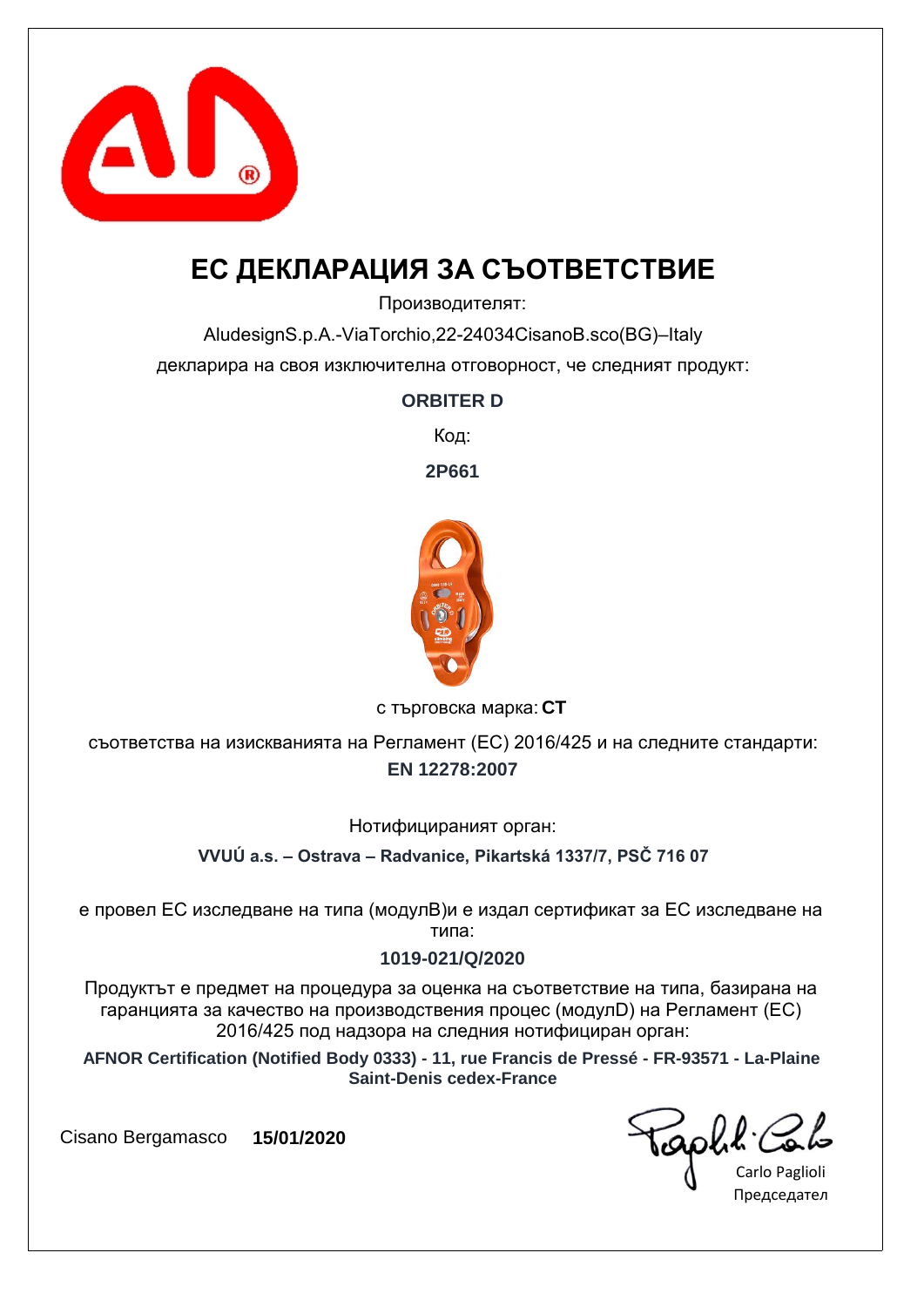

## **EU IZJAVA O SUKLADNOSTI**

Proizvođač:

Aludesign S.p.A. - ViaTorchio, 22 - 24034 CisanoB.sco(BG)- Italija izjavljuje pod punom odgovornošću da je sljedeći proizvod:

**ORBITER D**

oznaka:

**2P661**



robni žig: CT

**EN 12278:2007** usklađen s uredbom (EU) 2016/425 i s normama:

Prijavljeno tijelo:

**VVUÚ a.s. – Ostrava – Radvanice, Pikartská 1337/7, PSČ 716 07**

provelo je EU istraživanje tipa (modul B) i izdalo potvrdu o tipnom ispitivanju:

### **1019-021/Q/2020**

Proizvod je predmet procesa vrednovanja tipske sukladnosti temeljenog na osiguranju kvalitete proizvodnog procesa (modul D) prema uredbi EU 2016/425 pod nadzorom pri-javljenog tijela:

**AFNOR Certification (Notified Body 0333) - 11, rue Francis de Pressé - FR-93571 - La-Plaine Saint-Denis cedex-France**

Carlo Paglioli Predsjednik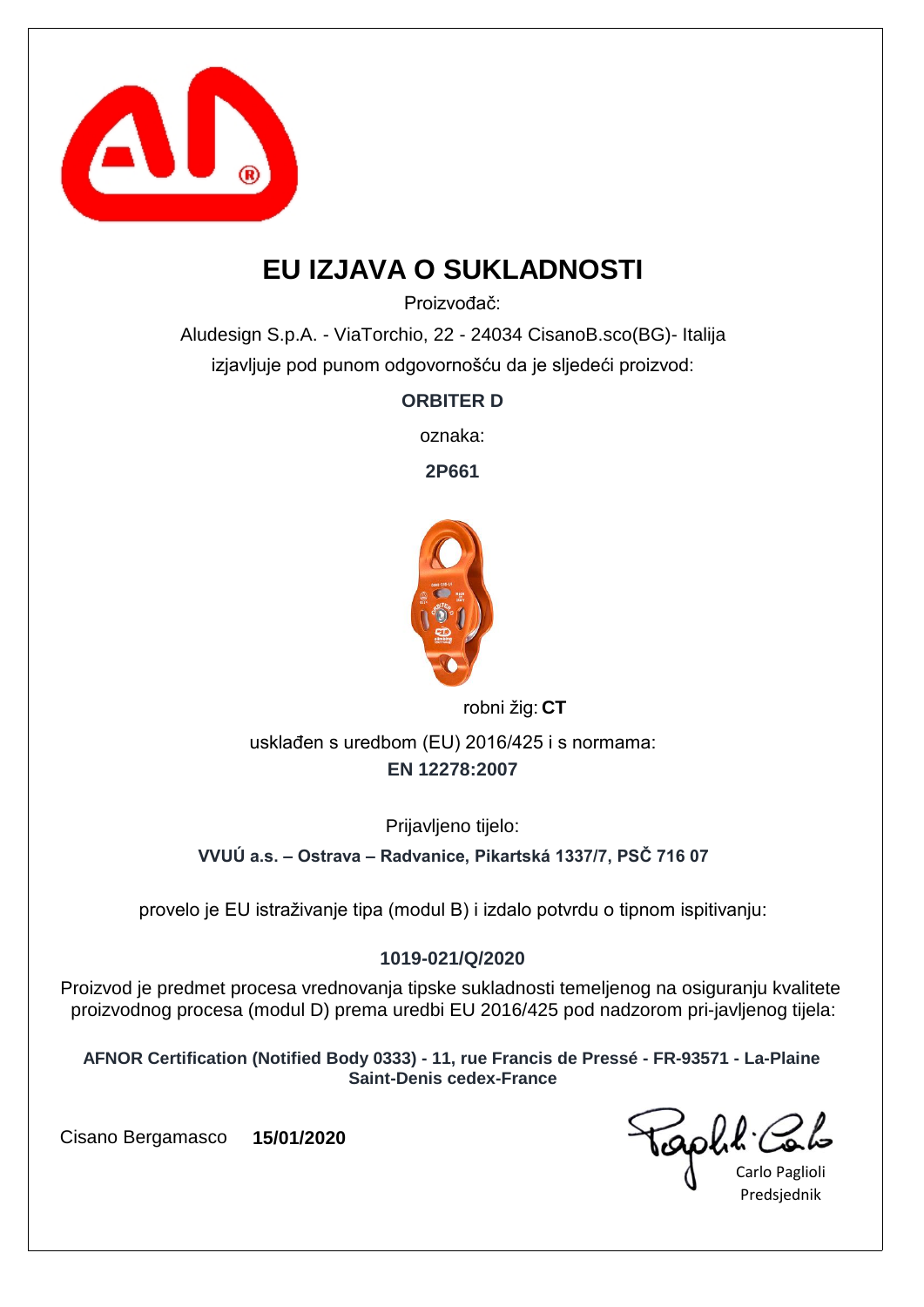

### **EU-KONFORMITETSERKLÆRING**

Fabrikanten:

Aludesign S.p.A. - Via Torchio, 22 - 24034 Cisano B.sco (BG) - Italien erklærer nedenfor eneansvar for at det følgende produkt:

**ORBITER D**

Kode:

**2P661**



Med varemærke: CT

**EN 12278:2007** stemmer overens med Forordning 2016/425 (EU) og standarderne:

Det bemyndigede organ:

**VVUÚ a.s. – Ostrava – Radvanice, Pikartská 1337/7, PSČ 716 07**

har udført EU-undersøgelsen af typen (modul B) og har udstedt EU-undersøgelsescertifikat af typen:

### **1019-021/Q/2020**

Produktet er underlagt evalueringsproceduren for konformitet via typen, der er baseret på en kvalitetsgaranti af produktionsprocessen (modul D) i Forordning 2016/425 (EU) under overvågning af det bemyndigede organ:

**AFNOR Certification (Notified Body 0333) - 11, rue Francis de Pressé - FR-93571 - La-Plaine Saint-Denis cedex-France**

Goll:

Carlo Paglioli Adm. Direktør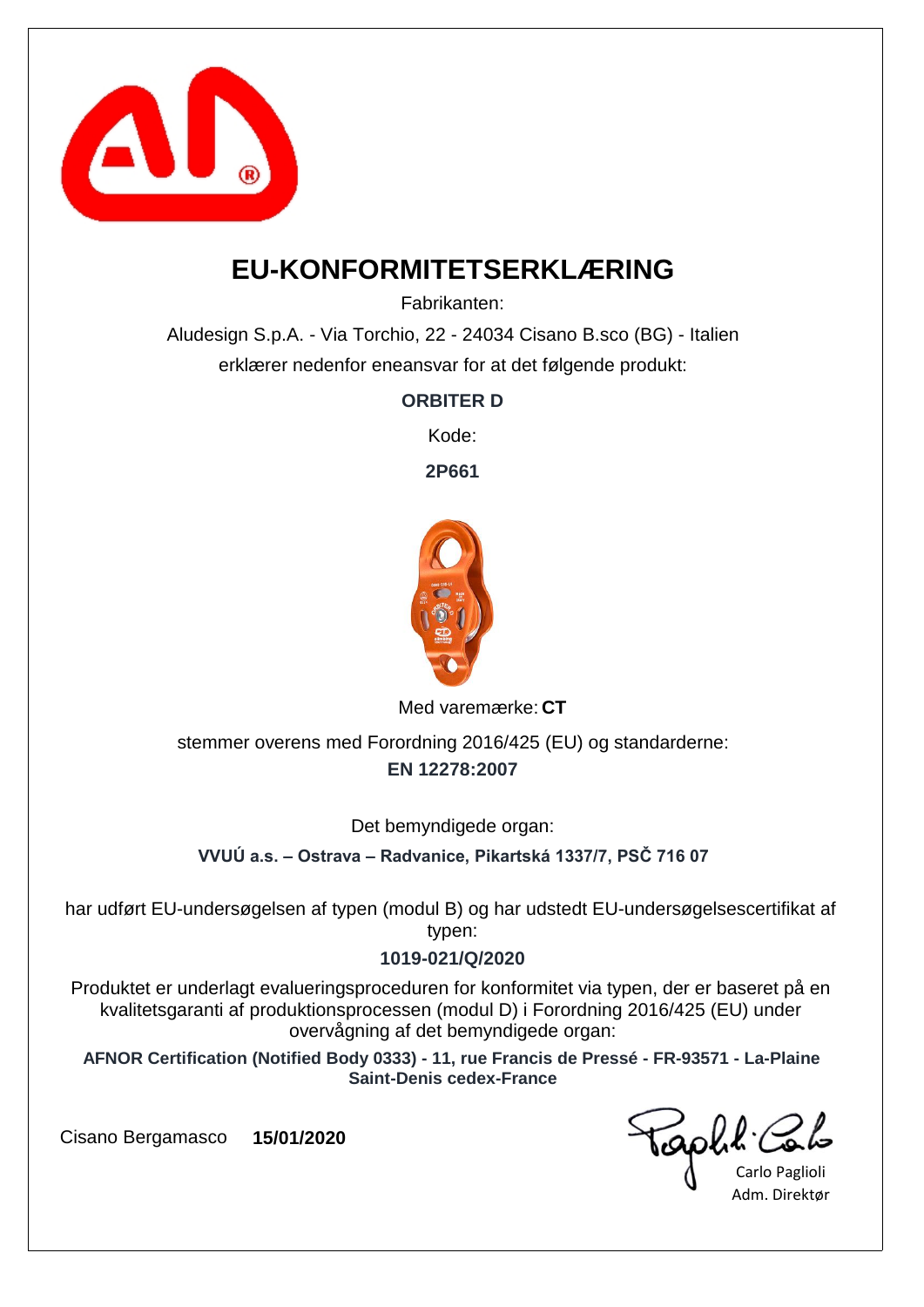

### **EU-VAATIMUSTENMUKAISUUSVAKUUTUS**

Valmistaja:

Aludesign S.p.A. - Via Torchio, 22 - 24034 Cisano B.sco (BG) – Italia Julistaa alla yksinoikeudellisella vastuullaan, että seuraava tuote:

**ORBITER D**

Koodi:

**2P661**



**CT** Tavaramerkillä:

**EN 12278:2007** Noudattaa asetusta (UE) 2016/425 ja standardeja:

Laitos, jolle on tiedotettu:

**VVUÚ a.s. – Ostrava – Radvanice, Pikartská 1337/7, PSČ 716 07**

On suorittanut EU:n kokeen tyyppiä (moduuli B) ja on myöntänyt EU-kokeen sertifikaatin tyyppiä:

#### **1019-021/Q/2020**

Tuotteeseen kohdistuu tyypin vaatimustenmukaisuuden arviointimenetelmä, joka perustuu valmistusprosessin (moduuli D) laatutakuuseen asetuksen (UE) 2016/425 mukaisesti informoidun laitoksen alaisena:

**AFNOR Certification (Notified Body 0333) - 11, rue Francis de Pressé - FR-93571 - La-Plaine Saint-Denis cedex-France**

Caph & Colo

Puheenjohtaja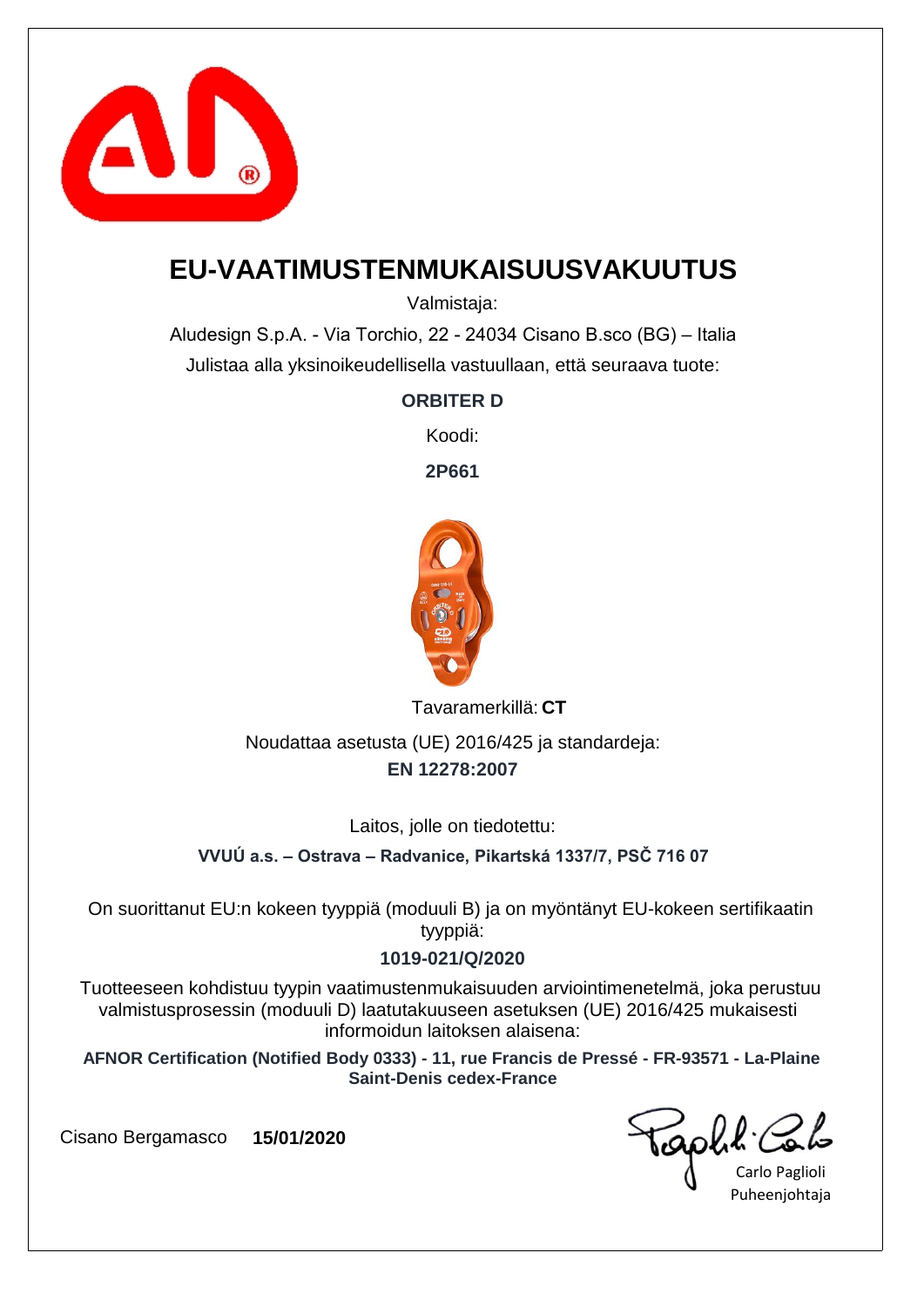

# **DEARBHÚ AR LEASÚ AN AE**

An monaróir:

Aludesign S.p.A. - Via Torchio, 22 - 24034 Cisano B.sco (BG) – Italy Dearbhaíonn an Iodáil faoina fhreagracht amháin gurb é an táirge seo a leanas:

**ORBITER D**

Cód:

**2P661**



Le trádmharc: CT

**EN 12278:2007** Comhlíonann sé Rialachán (AE) 2016/425 agus na caighdeáin:

An comhlacht dá dtugtar fógra:

**VVUÚ a.s. – Ostrava – Radvanice, Pikartská 1337/7, PSČ 716 07**

rinne scrúdú cineál AE (modúl B) agus d'eisigh sé deimhniú scrúduithe cineál an AE:

### **1019-021/Q/2020**

Tá an táirge faoi réir an nós imeachta um measúnú comhréireachta bunaithe ar dhearbhú cáilíochta an phróisis táirgthe (modúl D) de Rialachán (AE) 2016/425 faoi mhaoirseacht an chomhlachta dá dtugtar fógra:

**AFNOR Certification (Notified Body 0333) - 11, rue Francis de Pressé - FR-93571 - La-Plaine Saint-Denis cedex-France**

aphl'

Carlo Paglioli Uachtarán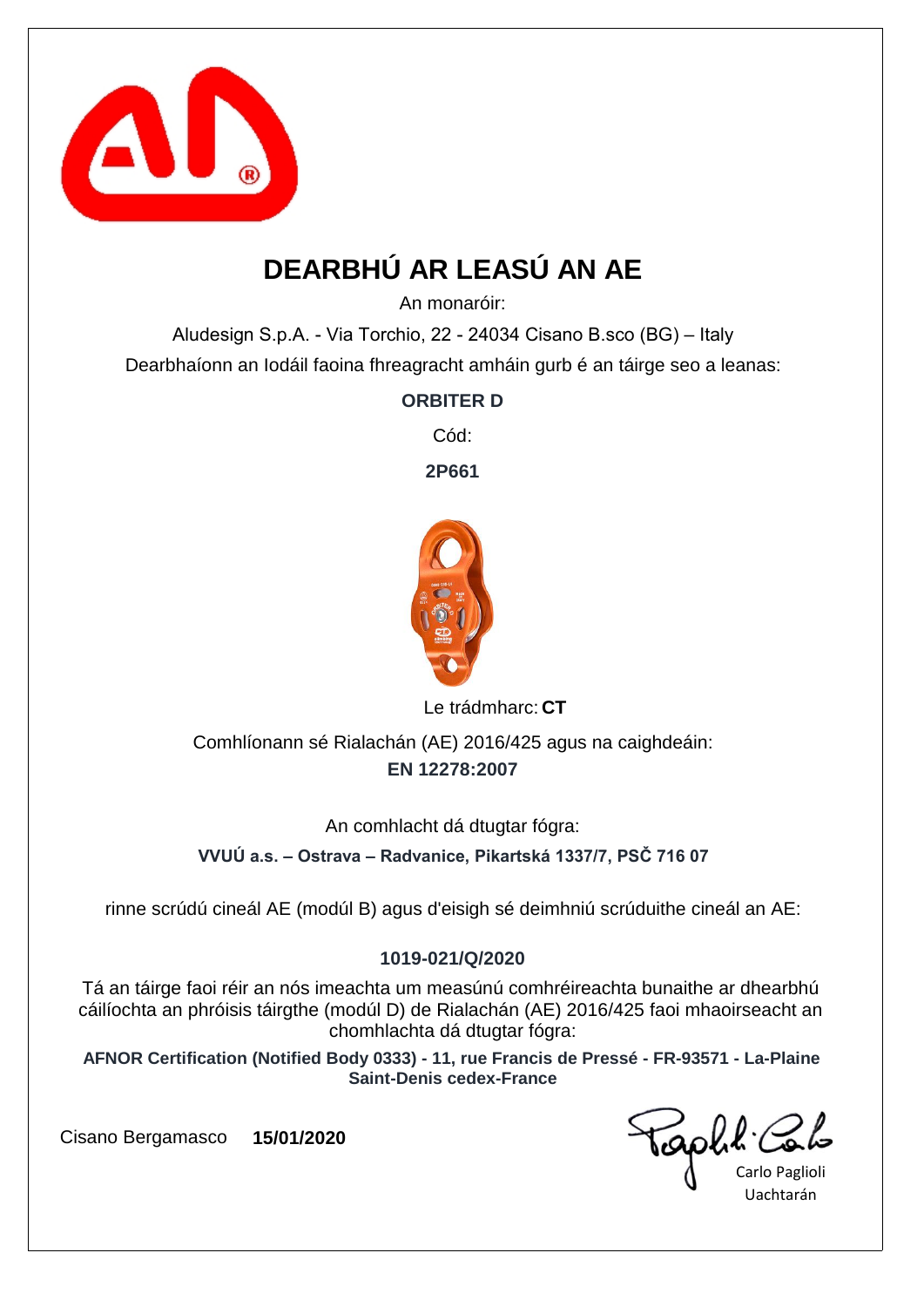

## **DIKJARAZZJONI TAL-KONFORMITÀ TAL-UE**

Il-manifattur

Aludesign S.p.A. - Via Torchio, 22 - 24034 Cisano B.sco (BG) - Italja Jiddikjara taħt ir-responsabbilta esklussiva tiegħu li l-prodott li ġej:

### **ORBITER D**

Kodi*ci*:

**2P661**



Bit-trademark: CT

**EN 12278:2007** Huwa konformi mar-Regolament (UE) 2016/425 u mar-regoli:

Il-kumpanija notifikata:

**VVUÚ a.s. – Ostrava – Radvanice, Pikartská 1337/7, PSČ 716 07**

għamlet l-eżami tat-tip tal-UE (modulu B) u ħarġet iċ-ċertifikat tal-eżami tat-tip tal-UE:

### **1019-021/Q/2020**

Il-prodott huwa suġġett għall-proċedura tal-evalwazzjoni tal-konformità bbażata fuq il-garanzija tal-kwalità tal-proċess ta' produzzjoni (modulu D) tar-Regolament (UE) 2016/425 taħt is-sorveljanza tal-kumpanija notifikata:

**AFNOR Certification (Notified Body 0333) - 11, rue Francis de Pressé - FR-93571 - La-Plaine Saint-Denis cedex-France**

raphit.

Carlo Paglioli President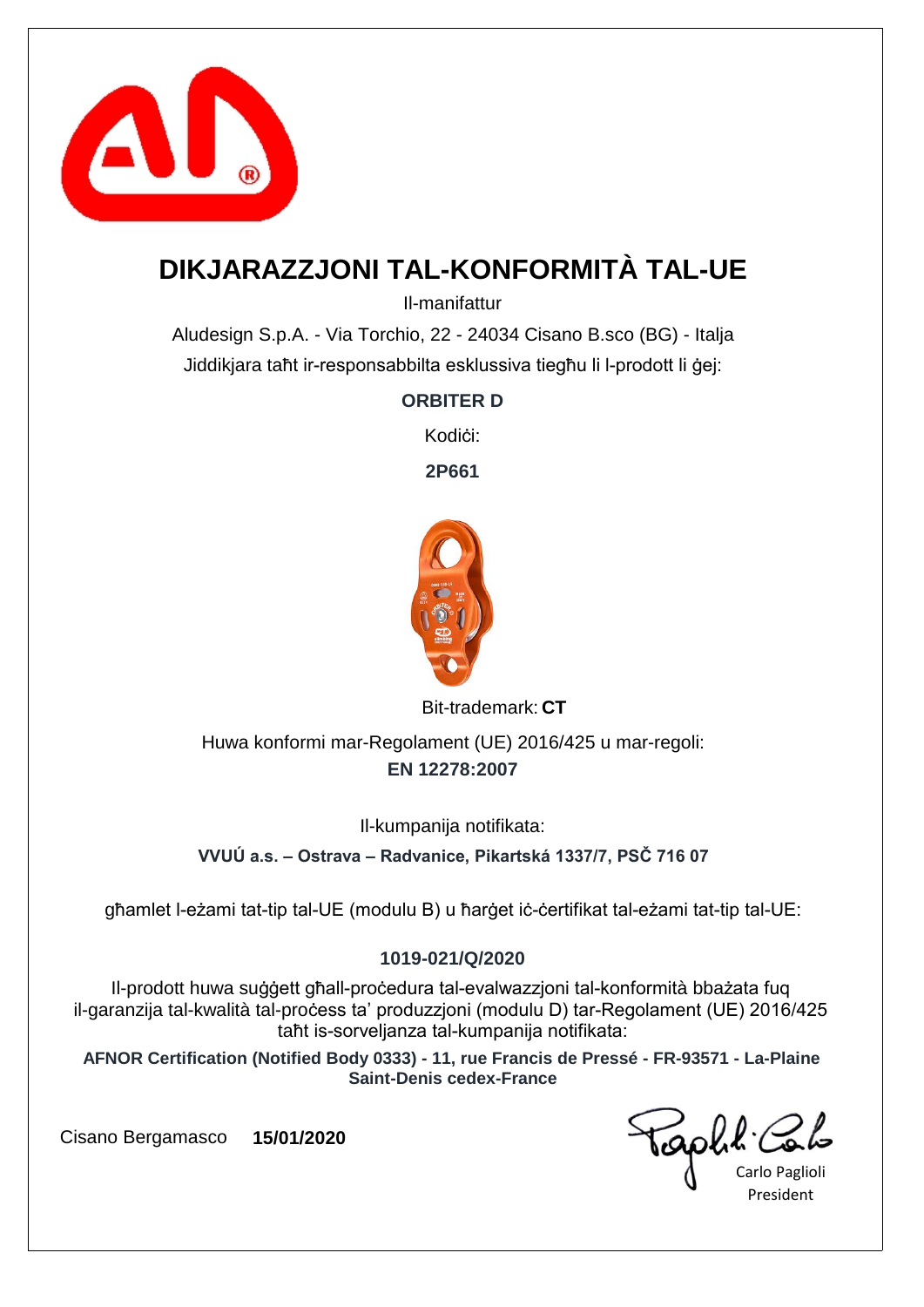

### **ΔΗΛΩΣΗ ΣΥΜΜΟΡΦΩΣΗΣ ΕΕ**

Ο κατασκευαστής:

Aludesign S.p.A. - Via Torchio, 22 - 24034 Cisano B.sco (BG) - Ιταλία Δηλώνει με δική του ευθύνη ότι το προϊόν

**ORBITER D**

Κωδικός:

**2P661**



**CT** Με εμπορικό σήμα:

**EN 12278:2007** Συμμορφώνεται με τον κανονισμό (ΕΕ) 2016/425 και τα πρότυπα:

Ο κοινοποιημένος οργανισμός:

**VVUÚ a.s. – Ostrava – Radvanice, Pikartská 1337/7, PSČ 716 07**

διενήργησε την εξέταση τύπου ΕΕ (ενότητα Β) και εξέδωσε τη βεβαίωση εξέτασης ΕΕ του τύπου:

### **1019-021/Q/2020**

Το προϊόν υπόκειται στη διαδικασία αξιολόγησης της συμμόρφωσης με βάση τη διασφάλιση ποιότητας της παραγωγικής διαδικασίας (ενότητα Δ) του κανονισμού (ΕΕ) 2016/425 υπό την εποπτεία του κοινοποιημένου οργανισμού: Πιστοποίηση

**AFNOR Certification (Notified Body 0333) - 11, rue Francis de Pressé - FR-93571 - La-Plaine Saint-Denis cedex-France**

sophe.

Carlo Paglioli Πρόεδρος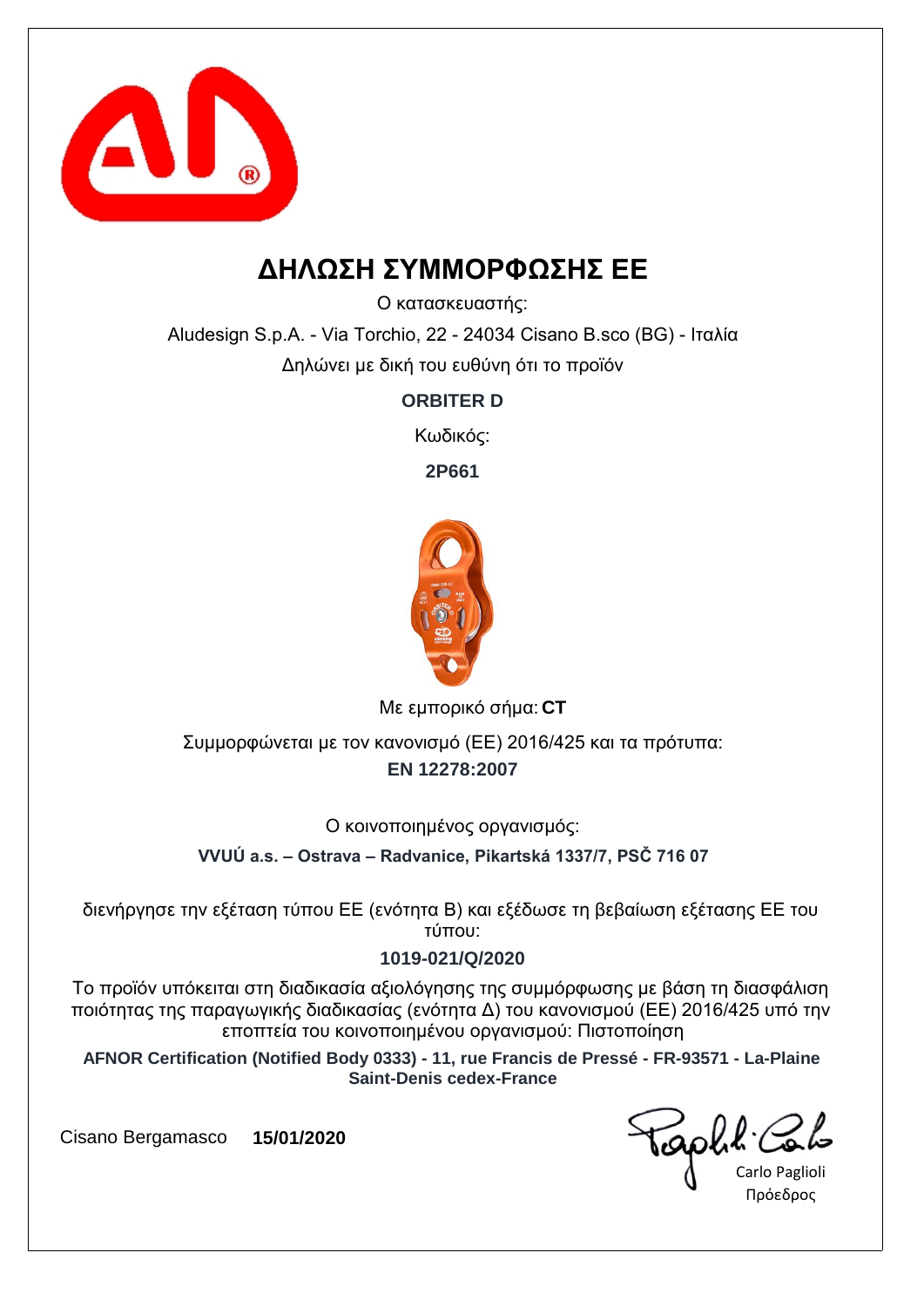

## **DEKLARACJA ZGODNOŚCI UE**

Producent:

Aludesign S.p.A. - Via Torchio, 22 - 24034 Cisano B.sco (BG) - Italy oświadcza na swoją wyłączną odpowiedzialność, że poniższy produkt:

**ORBITER D**

Kod:

**2P661**



Znak towarowy: CT

**EN 12278:2007** Jest zgodny z rozporządzeniem (UE) 2016/425 i normami:

Jednostka notyfikowana

**VVUÚ a.s. – Ostrava – Radvanice, Pikartská 1337/7, PSČ 716 07**

przeprowadziła badanie typu UE (moduł B) i wydała certyfikat badania UE typu:

### **1019-021/Q/2020**

Produkt jest przedmiotem oceny zgodności z typem, w oparciu o zapewnienie jakości procesu produkcji (moduł D) Rozporządzenia (UE) 2016/425 pod nadzorem jednostki notyfikowanej:

**AFNOR Certification (Notified Body 0333) - 11, rue Francis de Pressé - FR-93571 - La-Plaine Saint-Denis cedex-France**

Carlo Paglioli Prezes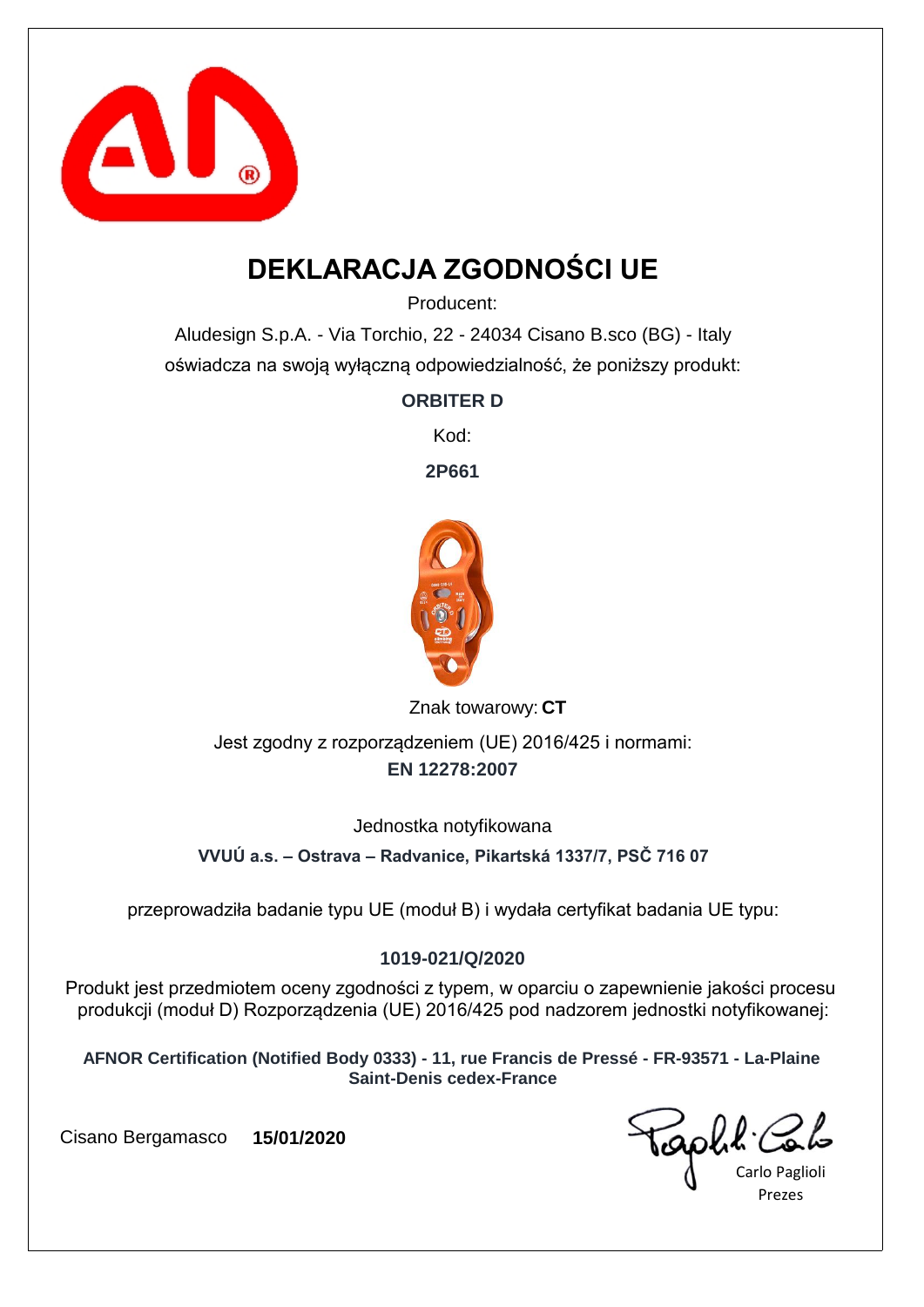

## **DECLARAȚIE DE CONFORMITATE UE**

Producătorul:

Aludesign S.p.A. - Via Torchio, 22 - 24034 Cisano B.sco (BG) - Italia Declară pe propria răspundere că produsul următor:

**ORBITER D**

Cod:

**2P661**



Cu marca comercială: CT

**EN 12278:2007** Este conform Regulamentului (UE) 2016/425 și standardelor:

Organismul notificat:

**VVUÚ a.s. – Ostrava – Radvanice, Pikartská 1337/7, PSČ 716 07**

a efectuat examinarea UE de tip (modul B) și a eliberat certificatul de examinare UE de tip:

### **1019-021/Q/2020**

Produsul face obiectul procedurii de evaluare a conformității bazată pe asigurarea calității procesului de producție (modulul D) din Regulamentul (UE) 2016/425 sub supravegherea organismului notificat:

**AFNOR Certification (Notified Body 0333) - 11, rue Francis de Pressé - FR-93571 - La-Plaine Saint-Denis cedex-France**

raphit.

Carlo Paglioli **Presedinte**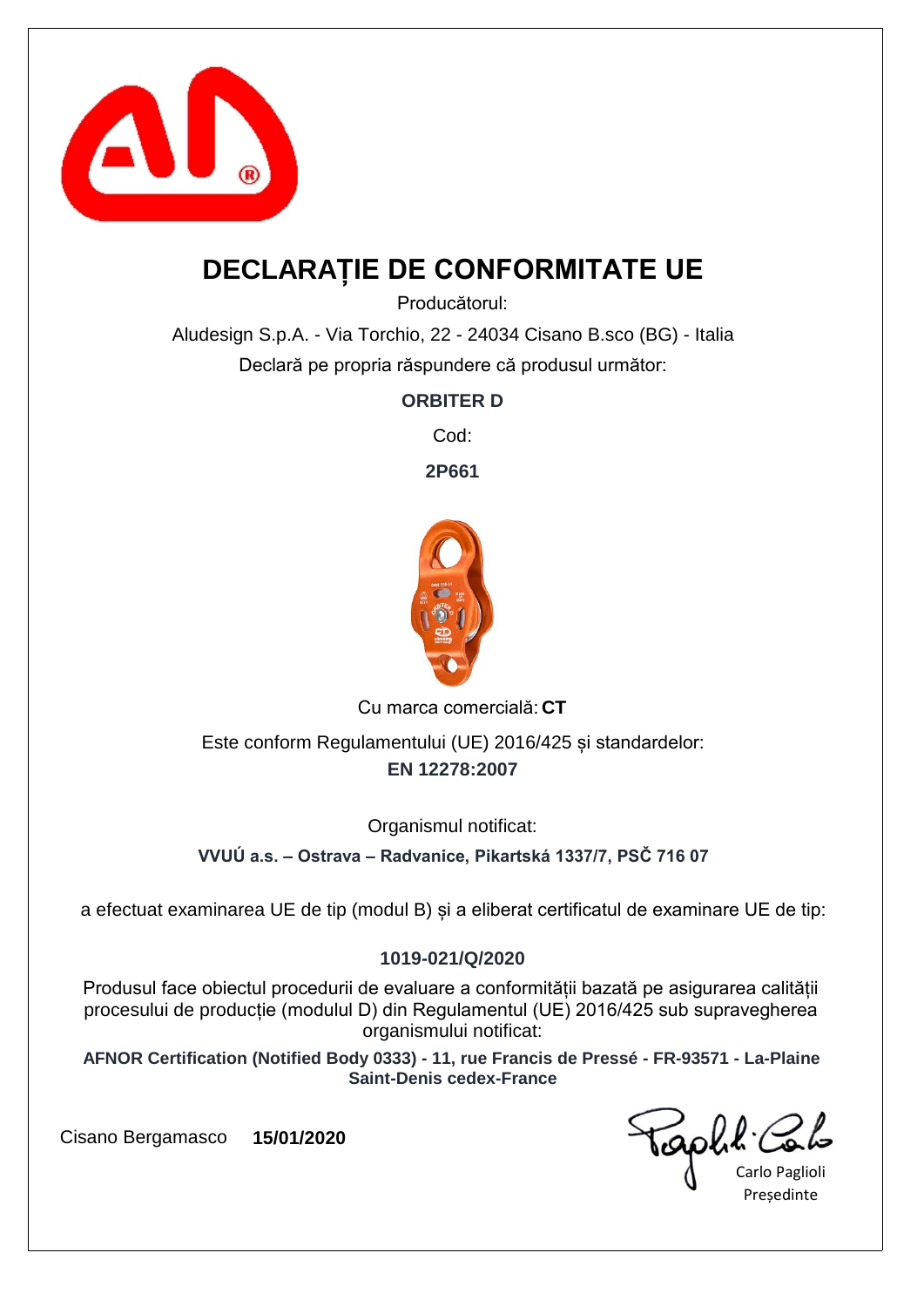

## **IZJAVA O SKLADNOSTI EU**

Proizvajalec:

Aludesign S.p.A. - Via Torchio, 22 - 24034 Cisano B.sco (BG) - Italija Pri polni odgovornosti izjavlja, da je naslednji izdelek:

**ORBITER D**

koda:

**2P661**



Blagovna znamka: CT

**EN 12278:2007** Skladen z Uredbo (EU) 2016/425 in s standardi:

Priglašeni organ:

**VVUÚ a.s. – Ostrava – Radvanice, Pikartská 1337/7, PSČ 716 07**

je opravil EU-pregled tipa (modul B) in je izdal certifikat o EU-pregledu tipa:

### **1019-021/Q/2020**

Izdelek je podvržen postopku ugotavljanja skladnosti s tipom na podlagi zagotavljanja kakovosti proizvodnje (modul D) Uredbe (EU) 2016/425 pod nadzorom priglašenega organa:

**AFNOR Certification (Notified Body 0333) - 11, rue Francis de Pressé - FR-93571 - La-Plaine Saint-Denis cedex-France**

Carlo Paglioli Predsednik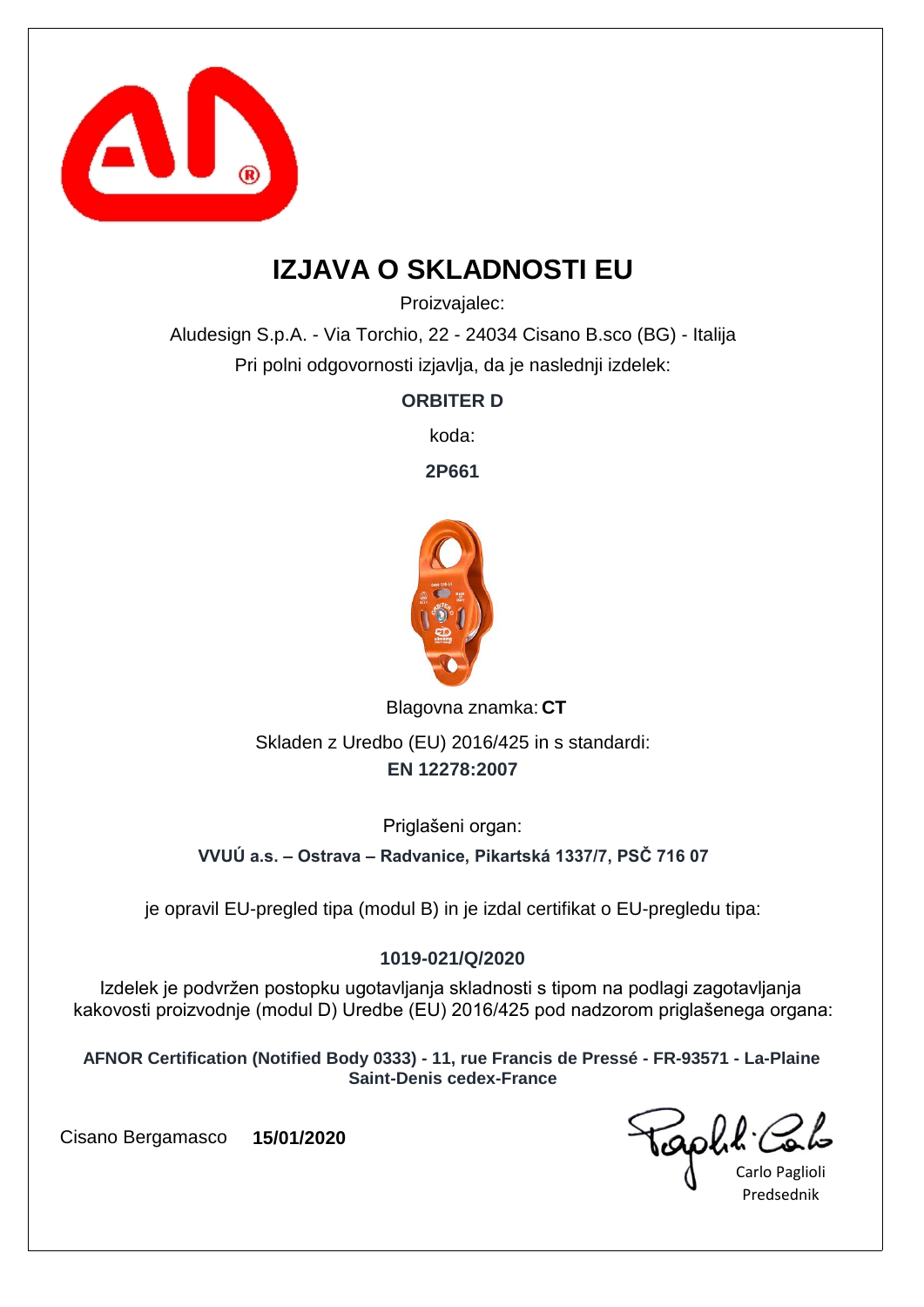

# **EU-FÖRSÄKRAN OM ÖVERENSSTÄMMELSE**

Tillverkaren:

Aludesign S.p.A. - Via Torchio, 22 - 24034 Cisano B.sco (BG) - Italien Förklarar på eget ansvar att följande produkt

**ORBITER D**

Kod:

**2P661**



Med varumärket: CT

**EN 12278:2007** Överensstämmer med förordningen (EU) 2016/425 och standarderna:

Det anmälda organet:

**VVUÚ a.s. – Ostrava – Radvanice, Pikartská 1337/7, PSČ 716 07**

utförde EU-typkontrollen (modul B) och utfärdade EU-typkontrollintyget:

### **1019-021/Q/2020**

Produkten är föremål för förfarandet för bedömning av överensstämmelse baserat på kvalitetssäkring av produktionsprocessen (modul D) i förordningen (EU) 2016/425 under övervakning av det anmälda organet:

**AFNOR Certification (Notified Body 0333) - 11, rue Francis de Pressé - FR-93571 - La-Plaine Saint-Denis cedex-France**

Carlo Paglioli VD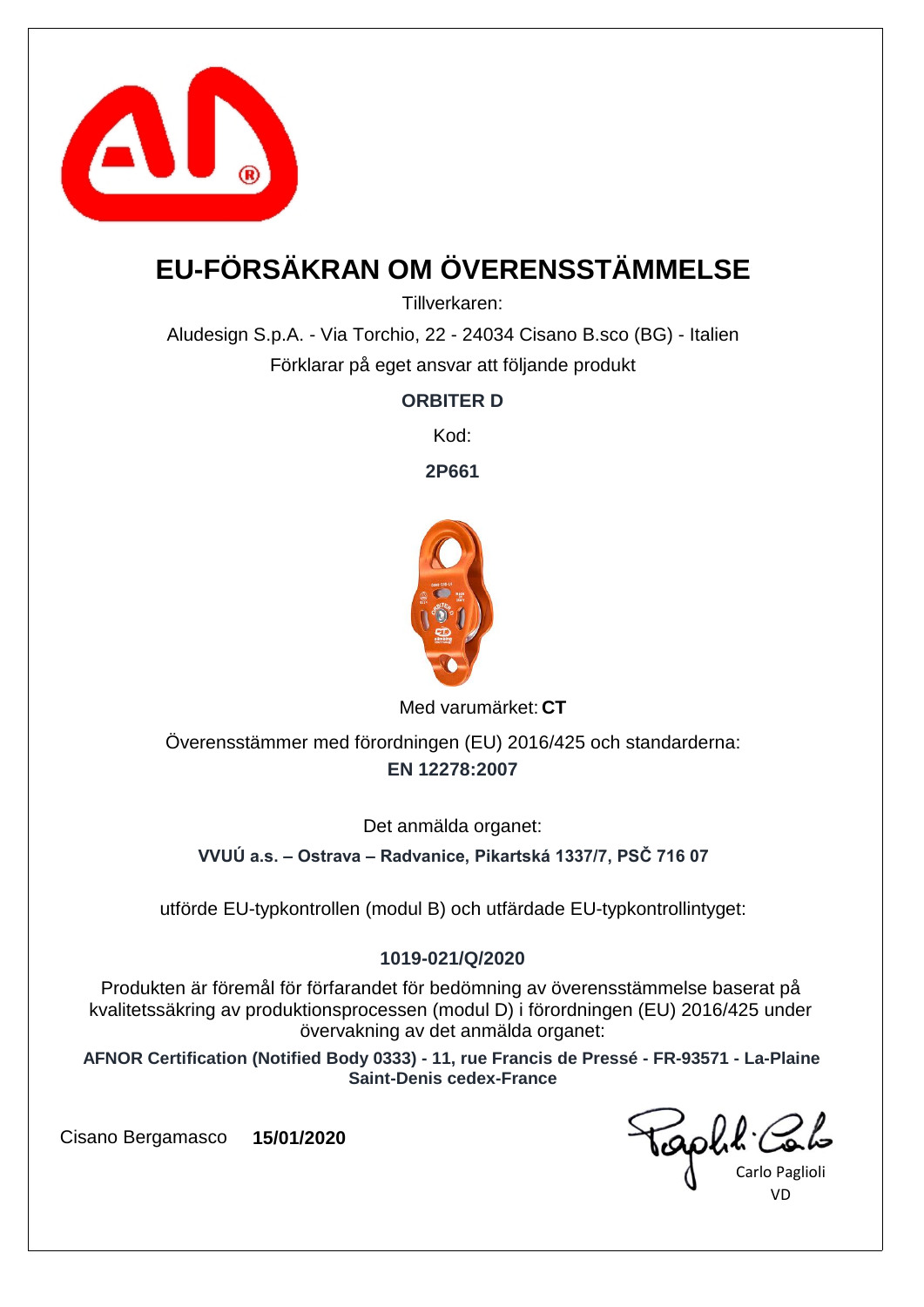

# **ES PROHLÁŠENÍ O SHODĚ**

Výrobce:

Aludesign S.p.A. - Via Torchio, 22 - 24034 Cisano B.sco (BG) - Itálie prohlašuje na svou vlastní odpovědnost, že následující výrobek:

**ORBITER D**

Kód:

**2P661**



pod obchodní značkou: CT

je ve shodě s nařízením (ES) 2016/425 a s normami:

**EN 12278:2007**

Notifikovaný orgán:

**VVUÚ a.s. – Ostrava – Radvanice, Pikartská 1337/7, PSČ 716 07**

provedl typovou zkoušku ES (modul B) a vydal osvědčení o typové zkoušce ES:

### **1019-021/Q/2020**

Výrobek byl podroben procesu ověření typové shody založené na záruce kvality výrobního procesu (modul D) dle nařízení (ES) 2016/425, a to pod dohledem notifikovaného orgánu:

**AFNOR Certification (Notified Body 0333) - 11, rue Francis de Pressé - FR-93571 - La-Plaine Saint-Denis cedex-France**

Carlo Paglioli ředitel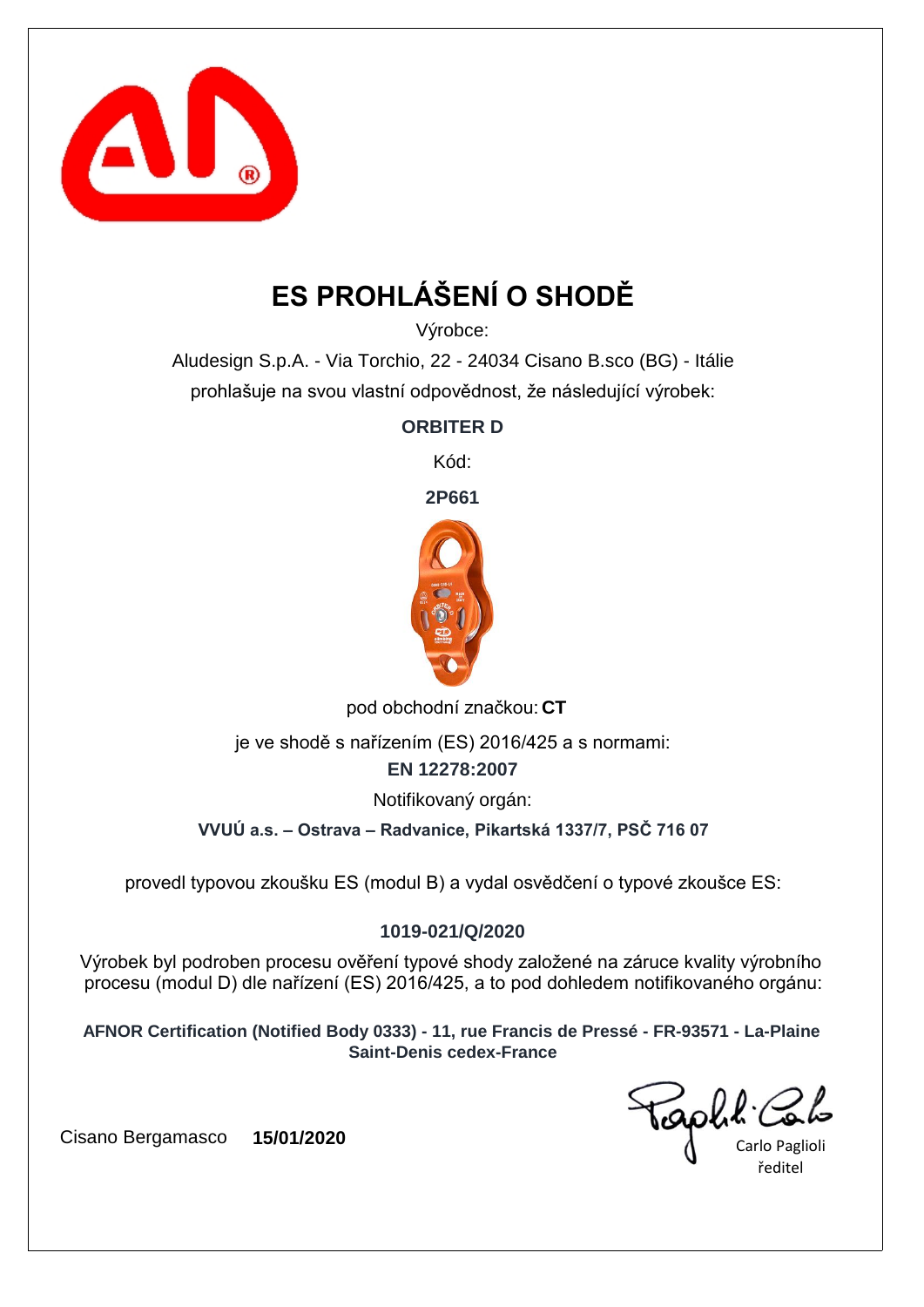

### **EU-CONFORMITEITSVERKLARING**

De fabrikant:

Aludesign S.p.A. - Via Torchio, 22 - 24034 Cisano B.sco (BG) - Italy Verklaart onder eigen verantwoordelijkheid dat het volgende product:

**ORBITER D**

Code:

**2P661**



Met handelsmerk: CT

**EN 12278:2007** Conform de Verordening (EU) 2016/425 en de normen is:

De aangemelde instantie:

**VVUÚ a.s. – Ostrava – Radvanice, Pikartská 1337/7, PSČ 716 07**

heeft het EU-typeonderzoek (module B) uitgevoerd en heeft het certificaat van het EUtypeonderzoek afgegeven

### **1019-021/Q/2020**

Het product is onderworpen aan de conformiteitsbeoordelingsprocedure op basis van kwaliteitsborging van het productieproces (module D) van Verordening (EU) 2016/425 onder toezicht van de aangemelde instantie:

**AFNOR Certification (Notified Body 0333) - 11, rue Francis de Pressé - FR-93571 - La-Plaine Saint-Denis cedex-France**

Golk.

Carlo Paglioli Voorzitter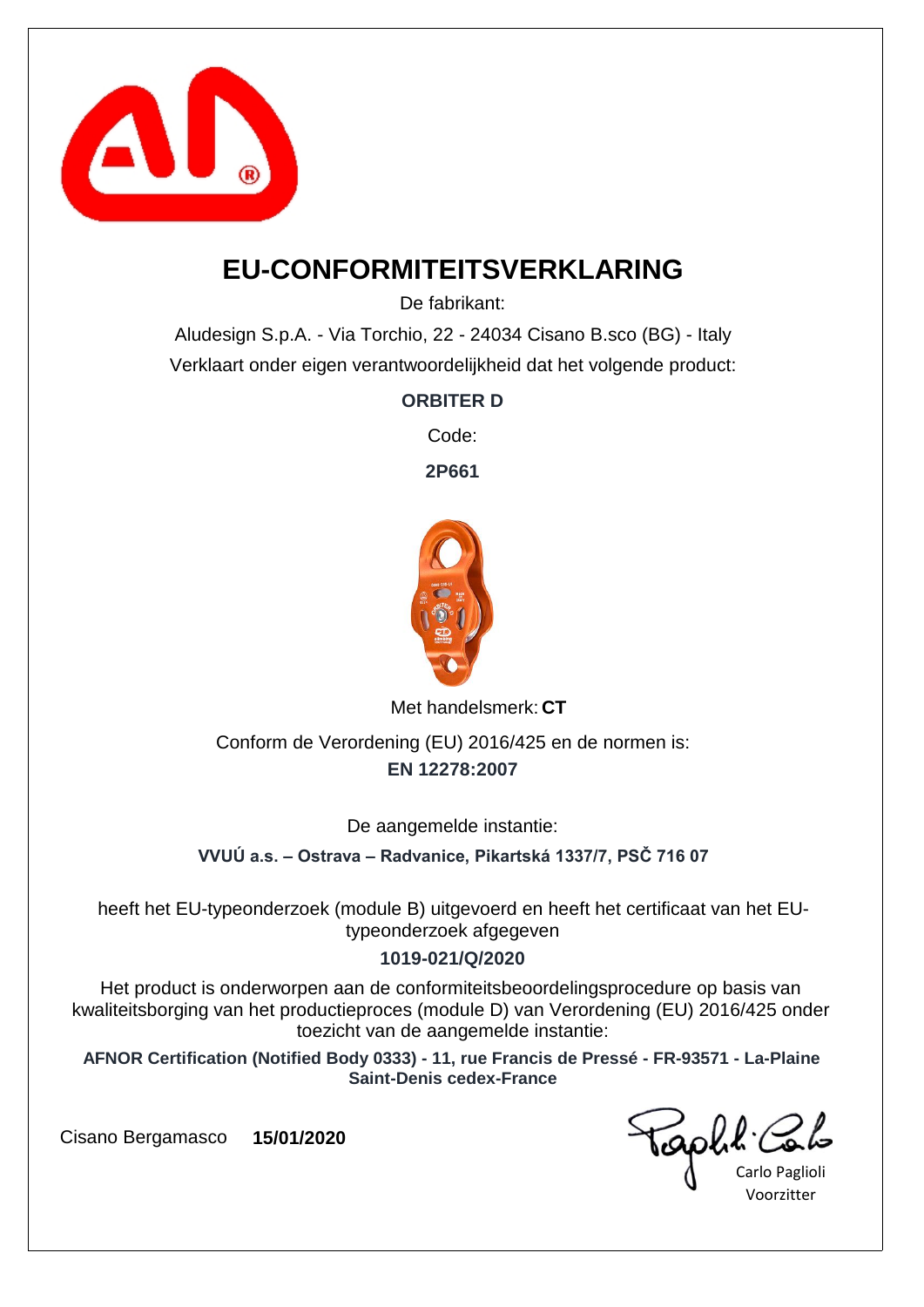

## **DECLARA ÇÃO DE CONFORMIDADE UE**

O fabricante:

Aludesign S.p.A. - Via Torchio, 22 - 24034 Cisano B.sco (BG) - Itália Declara sob a sua exclusiva responsabilidade que o seguinte produto:

**ORBITER D**

Código:

**2P661**



Com marca comercial: CT

**EN 12278:2007** Está em conformidade com o Regulamento (UE) 2016/425 e com as normas:

O órgão notificado:

**VVUÚ a.s. – Ostrava – Radvanice, Pikartská 1337/7, PSČ 716 07**

realizou o teste UE do tipo (módulo B) e publicou o certificado de teste UE do tipo:

### **1019-021/Q/2020**

O produto foi objeto do procedimento de avaliação da conformidade ao tipo baseada na sua garantia de qualidade do processo de produção (módulo D) do Regulamento (UE) 2016/425 sob a supervisão do órgão notificado:

**AFNOR Certification (Notified Body 0333) - 11, rue Francis de Pressé - FR-93571 - La-Plaine Saint-Denis cedex-France**

raphit.

Carlo Paglioli Presidente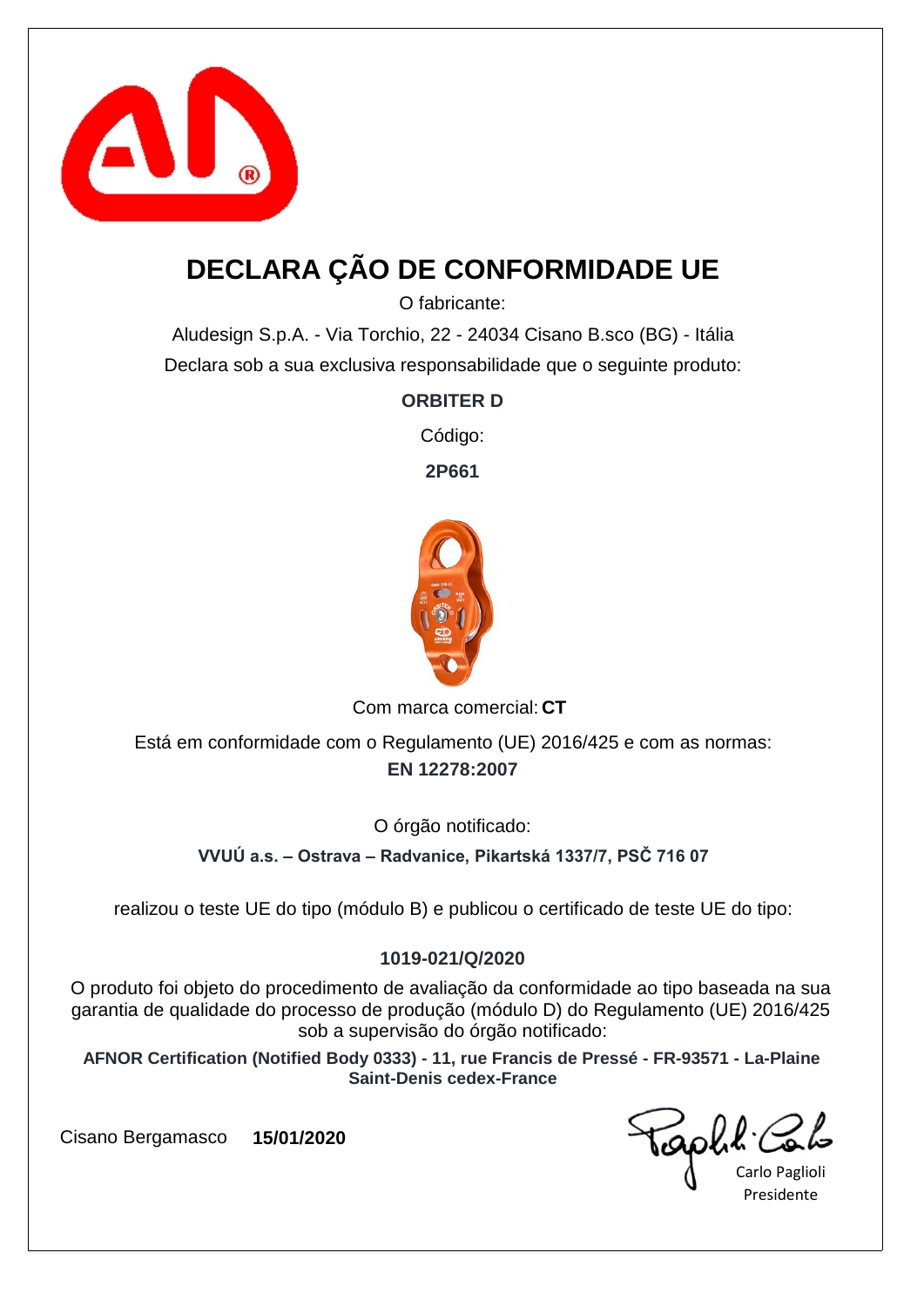

## **VYHLÁSENIE O ZHODE EÚ**

Výrobca:

Aludesign S.p.A. - Via Torchio, 22 - 24034 Cisano B.sco (BG) - Taliansko Prehlasuje sa na vlastnú zodpovednosť , že uvedený výrobok

**ORBITER D**

Kód:

**2P661**



S obchodnou značkou: CT **EN 12278:2007** Je v súlade s Nariadením (EÚ) 2016/425 a normami:

Notifikačný orgán:

**VVUÚ a.s. – Ostrava – Radvanice, Pikartská 1337/7, PSČ 716 07**

vykonal typovú skúšku EÚ (modul B) a vydal osvedčenie o typovej skúške EÚ:

### **1019-021/Q/2020**

Výrobok podlieha postupu posudzovania zhody založenému na zabezpečení kvality výrobného procesu (modul D) Nariadenia (EÚ) 2016/425 pod dohľadom notifikačného orgánu:

**AFNOR Certification (Notified Body 0333) - 11, rue Francis de Pressé - FR-93571 - La-Plaine Saint-Denis cedex-France**

Carlo Paglioli Konateľ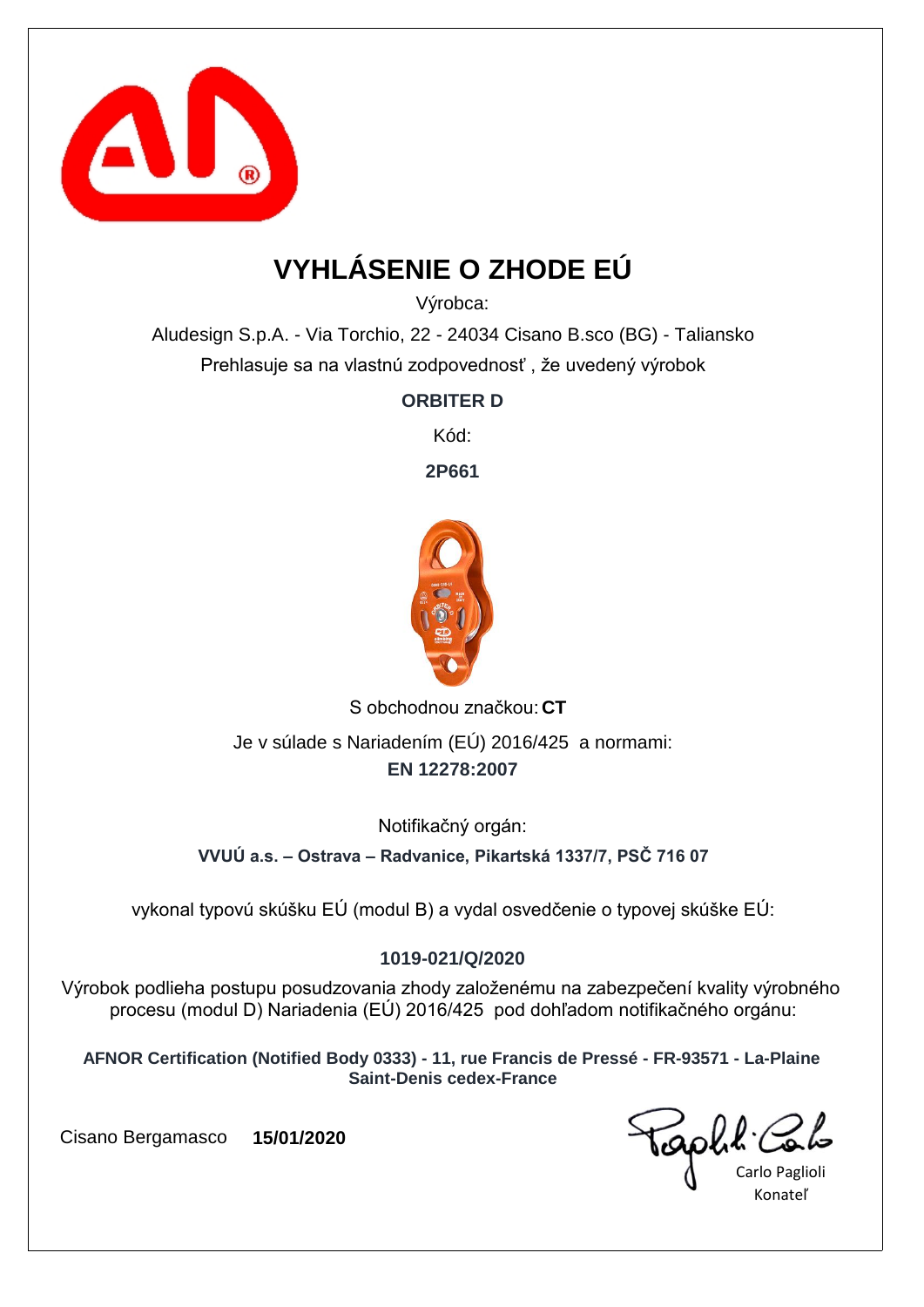

## **ES ATBILSTĪBAS DEKLARĀCIJA**

Ražotājs:

Aludesign S.p.A. - Via Torchio, 22 - 24034 Cisano B.sco (BG) Itālija Vienbalsīgi deklarē, ka šis produkts:

**ORBITER D**

Kods:

**2P661**



**CT** Ar preču zīmi:

**EN 12278:2007** Tas atbilst regulai (ES) 2016/425 un standartiem:

Paziņojošā iestāde:

**VVUÚ a.s. – Ostrava – Radvanice, Pikartská 1337/7, PSČ 716 07**

veica ES tipa pārbaudi (B modulis) un izsniedza ES tipa pārbaudes sertifikātu:

### **1019-021/Q/2020**

Uz produktu attiecas atbilstības novērtēšanas procedūra, kas pamatojas uz ražošanas procesa kvalitātes nodrošināšanu (D modulis) Regulas (ES) Nr. 2016/425 4. panta 1. punktu pilnvarotās iestādes uzraudzībā:

**AFNOR Certification (Notified Body 0333) - 11, rue Francis de Pressé - FR-93571 - La-Plaine Saint-Denis cedex-France**

Taph!

Carlo Paglioli **Prezidents**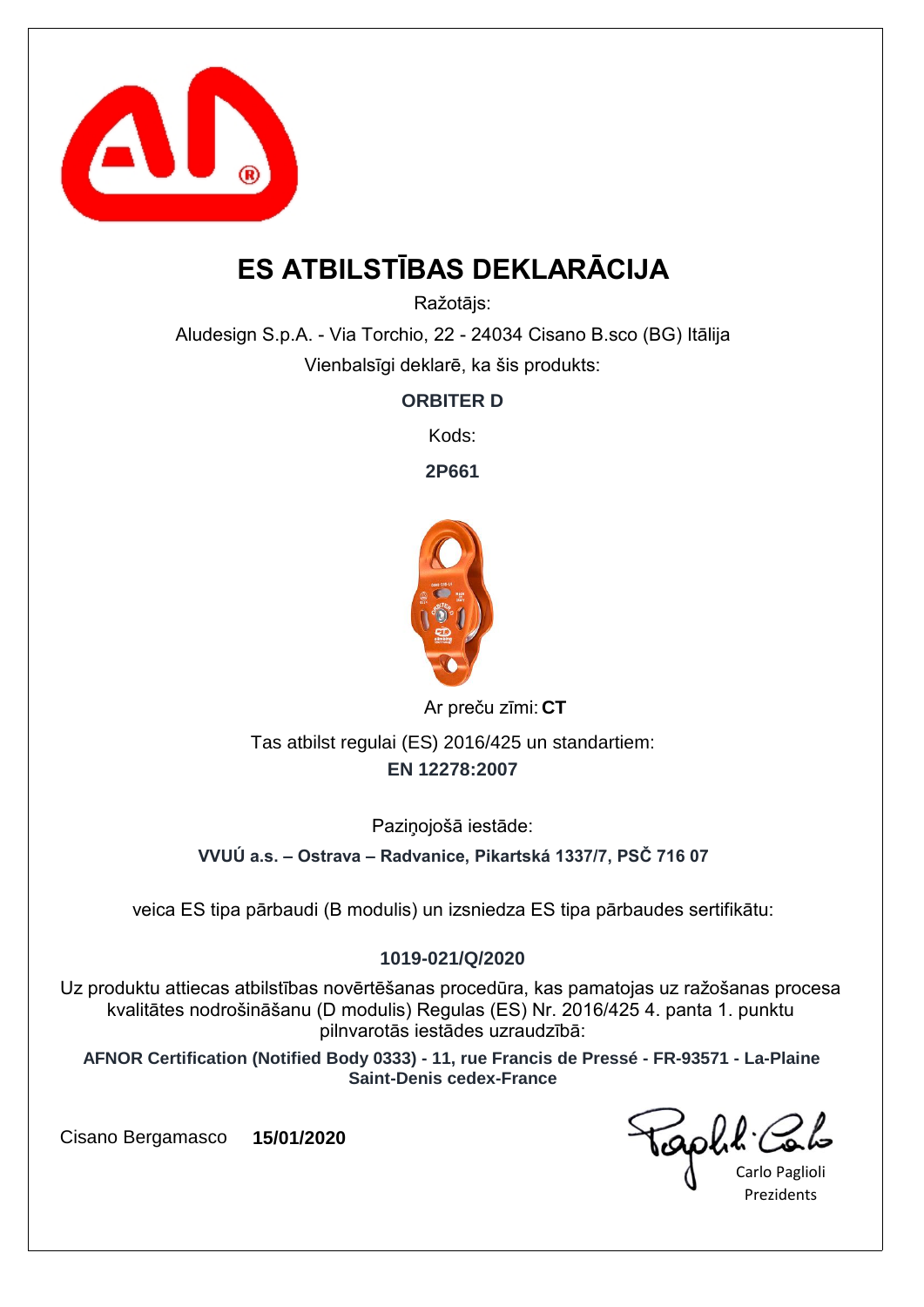

## **EU MEGFELELŐSÉGI NYILATKOZAT**

A gyártó:

Aludesign S.p.A. - Via Torchio, 22 - 24034 Cisano B.sco (BG) - Olaszország kizárólagos felelősségére kijelenti, hogy a következő termék:

**ORBITER D**

kód:

**2P661**



amelynek védjegye: CT

**EN 12278:2007** megfelel a 2016/425 (EU) Rendeletnek és az alábbi szabványoknak:

A bejelentett szervezet:

**VVUÚ a.s. – Ostrava – Radvanice, Pikartská 1337/7, PSČ 716 07**

elvégezte az EU-típusvizsgálatot (B modul) és kiadta az alábbi EU-típusvizsgálati tanúsítványt:

### **1019-021/Q/2020**

A termékre az (EU) 2016/425 rendeletben meghatározott, a gyártási folyamat minőségbiztosításán alapuló típusmegfelelőség-értékelési eljárás vonatkozik (D modul), az aláb-bi bejelentett szervezet felügyelete alatt:

**AFNOR Certification (Notified Body 0333) - 11, rue Francis de Pressé - FR-93571 - La-Plaine Saint-Denis cedex-France**

Carlo Paglioli Elnök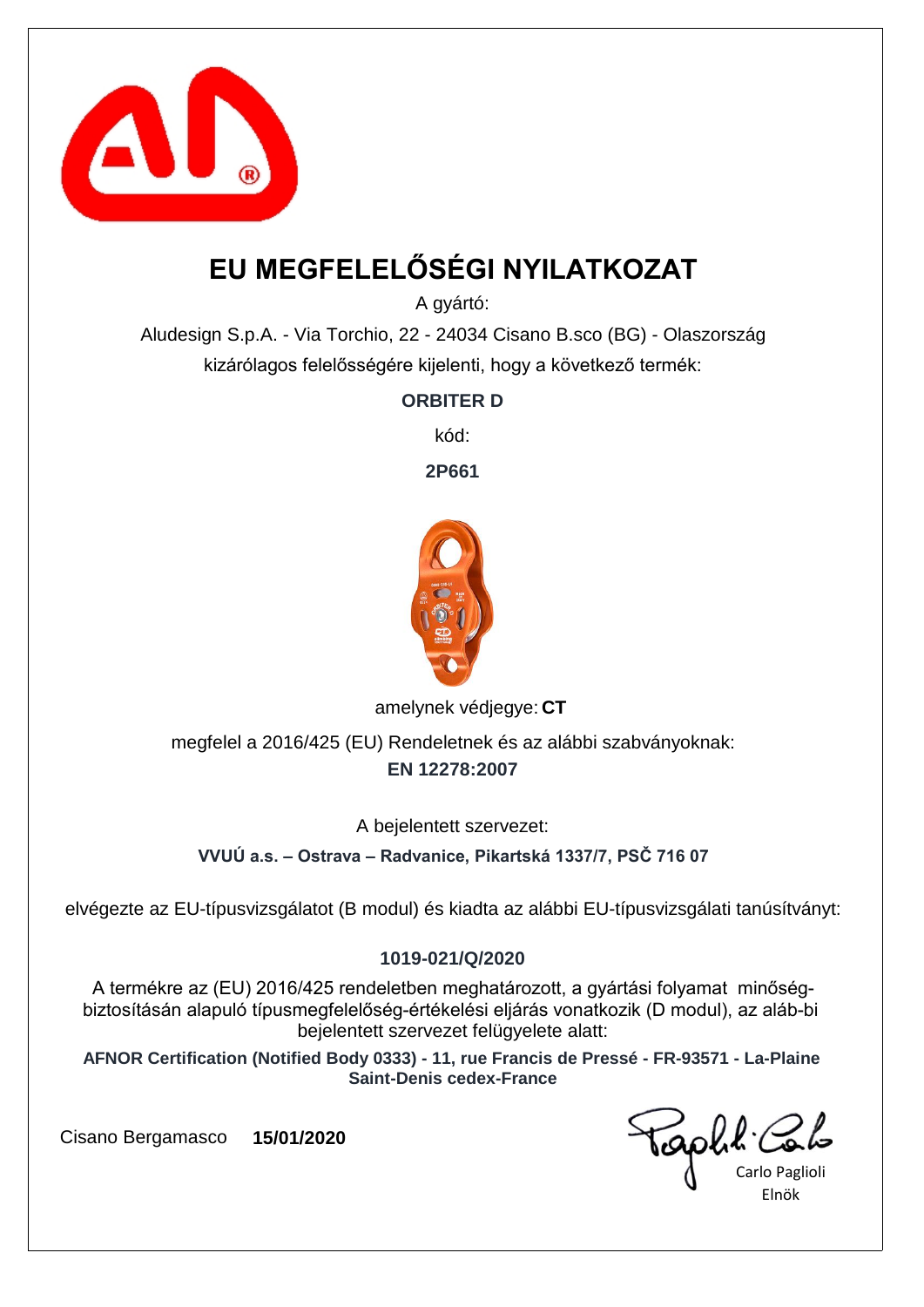

## **ELI VASTAVUSDEKLARATSIOON**

Tootia:

Aludesign S.p.A. - Via Torchio, 22 - 24034 Cisano B.sco (BG) - Itaalia Deklareerib oma ainupoolel, et järgmine toode:

**ORBITER D**

Kood:

**2P661**



**CT** Kaubamärgiga

**EN 12278:2007** See vastab määrusele (EL) 2016/425 ja standarditele:

Volitatud asutus:

**VVUÚ a.s. – Ostrava – Radvanice, Pikartská 1337/7, PSČ 716 07**

ha viis läbi ELi tüübihindamise (moodul B) ja väljastas ELi tüübihindamistõendi:

### **1019-021/Q/2020**

Toote suhtes kohaldatakse tootmisprotsessi kvaliteedi tagamise aluseks olevat vastavushindamise menetlust (moodul D) määruse (EL) nr 2016/425 kohaselt teavitatud asutuse järelevalve all:

**AFNOR Certification (Notified Body 0333) - 11, rue Francis de Pressé - FR-93571 - La-Plaine Saint-Denis cedex-France**

aphl Co

Carlo Paglioli Presidente